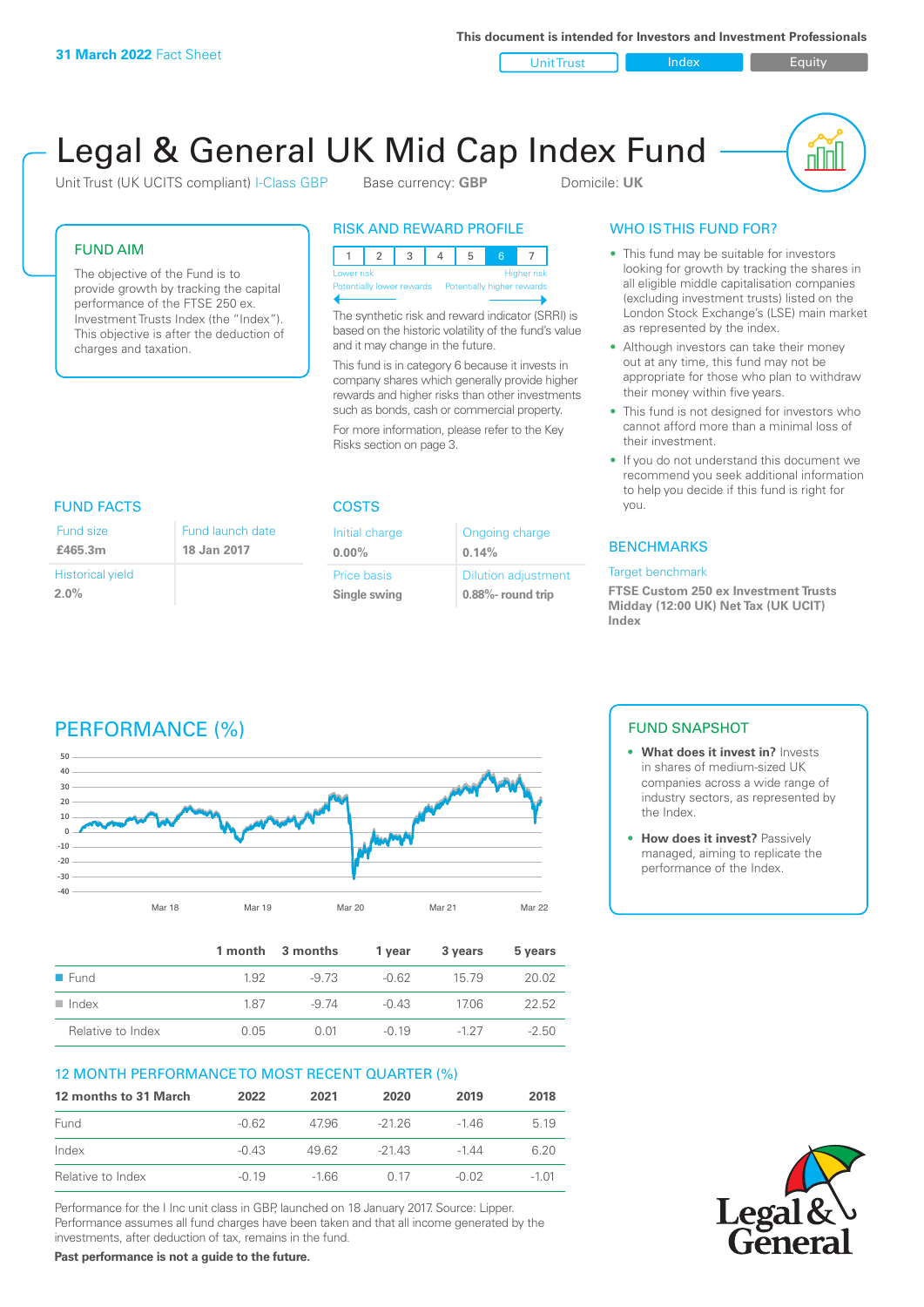## Legal & General UK Mid Cap Index Fund

Unit Trust (UK UCITS compliant) I-Class GBP

## PORTFOLIO BREAKDOWN

All data sources are a combination of LGIM and the Fund Accountant unless otherwise stated. Totals may not sum to due to rounding. In order to minimise transaction costs, the Fund will not always own all the assets that constitute the index and on occasion it will own assets that are not in the index. The number of fund holdings can also differ from the index due to corporate events and proxy holdings.

| SECTOR (%)                 |      | <b>COUNTRY (%)</b> |       | Top 10 holdings 14.0%<br>Rest of portfolio 86.0%<br>No. of holdings in fund 180<br>No. of holdings in index 179<br>TOP 10 HOLDINGS (%) |     |
|----------------------------|------|--------------------|-------|----------------------------------------------------------------------------------------------------------------------------------------|-----|
| $\blacksquare$ Industrials | 21.2 | United Kingdom     | 100.0 | Centrica                                                                                                                               | 1.7 |
| Consumer Discretionary     | 19.1 |                    |       | Tritax Big Box REIT                                                                                                                    | 1.7 |
| $\blacksquare$ Financials  | 18.9 |                    |       | Weir Group                                                                                                                             | 1.6 |
| Real Estate                | 14.6 |                    |       | Unite Group                                                                                                                            | 1.4 |
| ■ Technology               | 5.1  |                    |       | Direct Line Insurance                                                                                                                  | 1.4 |
| Consumer Staples           | 4.9  |                    |       | Imi                                                                                                                                    | 1.3 |
| $\blacksquare$ Utilities   | 4.3  |                    |       | Easyjet                                                                                                                                | 1.3 |
| ■ Basic Materials          | 4.3  |                    |       | Johnson Matthey                                                                                                                        | 1.3 |
| $\blacksquare$ Health Care | 3.6  |                    |       | Convatec Group                                                                                                                         | 1.3 |
| $\blacksquare$ Energy      | 2.7  |                    |       | Tate & Lyle                                                                                                                            | 1.3 |
| ■ Telecommunications       | 1.2  |                    |       |                                                                                                                                        |     |



The Index Fund Management team comprises 25 fund managers, supported by two analysts. Management oversight is provided by the Global Head of Index Funds. The team has average industry experience of 15 years, of which seven years has been at LGIM, and is focused on achieving the equally important objectives of close tracking and maximising returns.